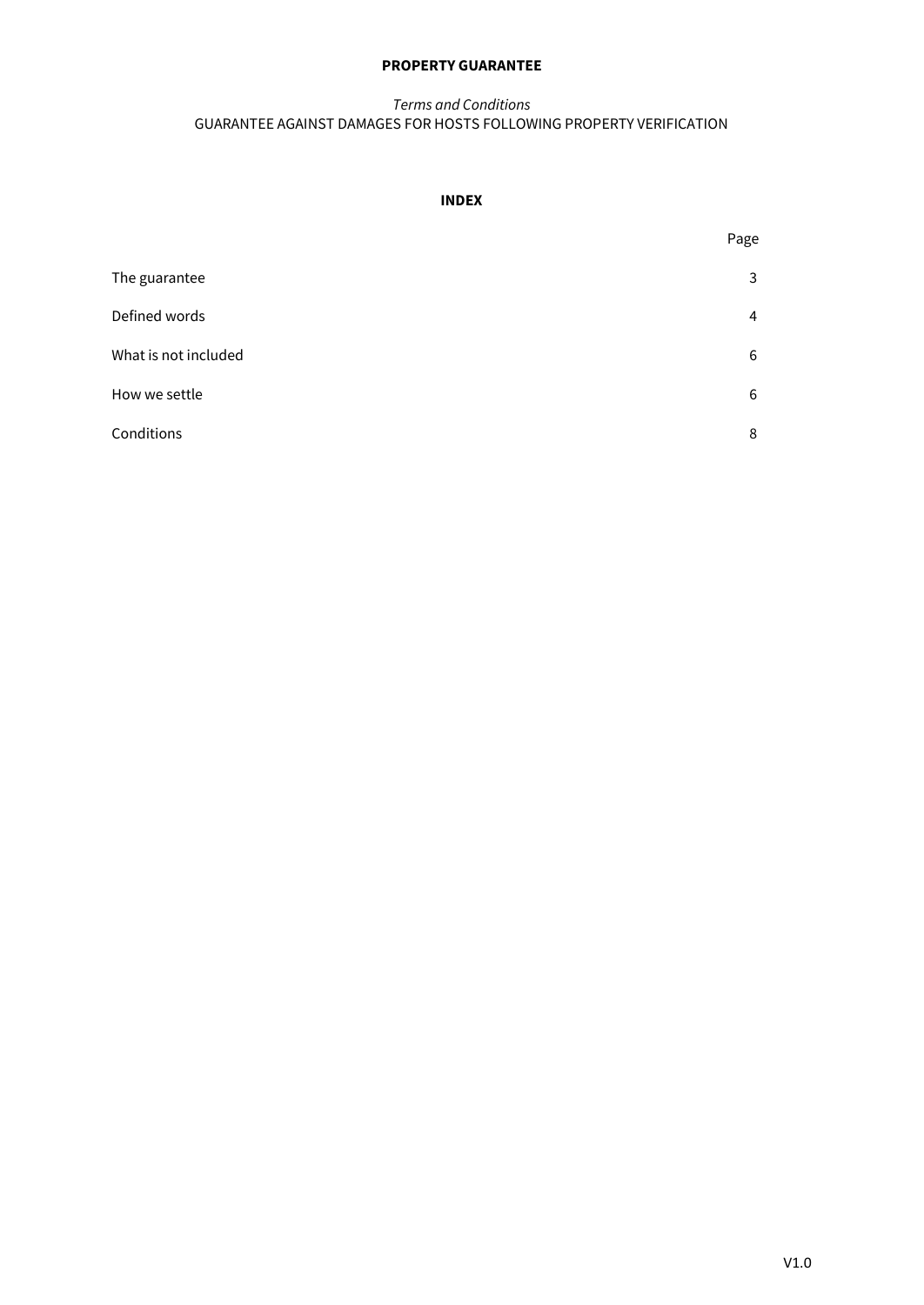# **OUR PROMISE TO HOSTS**

Following a **property verification we** will reimburse **hosts**, up to £1,000,000, for **host liability**, subject to the terms, conditions, and limitations shown below, as defined in **guarantee limits** or as amended in writing by **us**.

The words and phrases in the **guarantee terms** will always have the same meaning wherever they appear in bold. They are also listed and explained in the "defined words" section.

**Hosts** must comply with all of the requirements and conditions in the **guarantee terms** in order to be eligible to receive any payments from **us**.

The guarantee cover will end automatically once **hosts** are no longer using the SUPERHOG **platform** to facilitate **bookings** and all **guests** must be verified by SUPERHOG to benefit from this guarantee.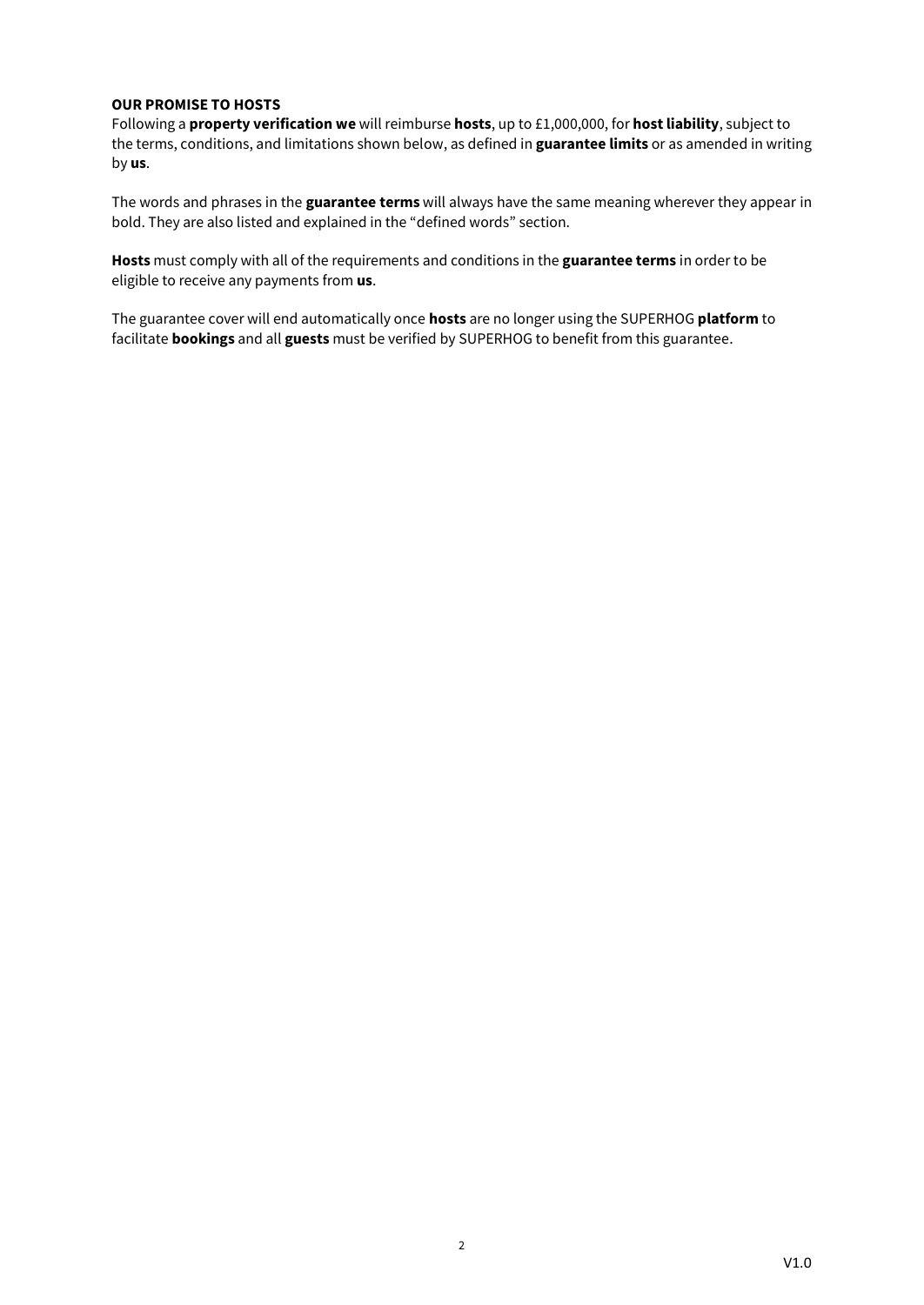# **DEFINED WORDS**

Whenever a word with a special meaning is used it will be printed in bold type.

### **Booking**

A confirmed stay by a **guest(s)** at a **home** for an agreed period of time organised through and registered on **our platform**.

# **Buildings**

Any permanent structure within the grounds of a **home**.

### **Electronic Data**

Information, facts or programs, stored as or on, created or used on, or transmitted to or from any **electronic media**.

### **Electronic Media**

Computer software, including systems and applications software, hard or floppy disks, CDROMS, tapes, drives, cells, data processing devices or any other media which are used with, electronically controlled equipment.

### **Guarantee limits**

£1,000,000 per **home** per **booking**, or its equivalent in the currency where the **home** is located, at the exchange rate applicable shown on OANDA.com on the date of payment. Within this £1,000,000 total limit there is a total limit of £100,000 for **contents**.

# **Guarantee payment request form**

The standard form, accessible by contacting SUPERHOG customer service directly, that an **host** uses to request payment from **us** pursuant to these **guarantee terms**

### **Guarantee terms**

The terms and conditions of the SUPERHOG guarantee cover as laid out in this document

### **Guest(s)**

Eligible individuals or families who have agreed to **our** terms and conditions who have organised to stay in a **home** including individuals invited to be present at a **home** by the **guest(s)** during a **booking**.

### **Home**

The accommodation at a residential address provided by a **host** to a **guest(s)**.

#### . **Host**

Home hosts and renters who create an approved listing of their **home** on **our platform** and are eligible to receive payment under **our** guarantee cover.

### **Host liability**

The legal liability of the **host** as occupier and owner of the **buildings** and its land, to pay damages and costs to others which arise from any single event occurring during a **booking** which results in:

- (a) accidental death, disease, illness or accidental physical injury to a **guest(s)**;
- (b) damages caused by a **guest(s)** to adjacent third-party properties.

### **Money**

Cash, bank and currency notes, cheques, postal orders, travelers' cheques, money orders, crossed bankers drafts, current postage stamps, National Savings Stamps and Certificates, National Insurance Stamps, gift tokens, customer redemption vouchers, travel tickets and luncheon vouchers.

### **Platform**

The online platform accessed via **our** website (www.SUPERHOG.com) or **our** mobile application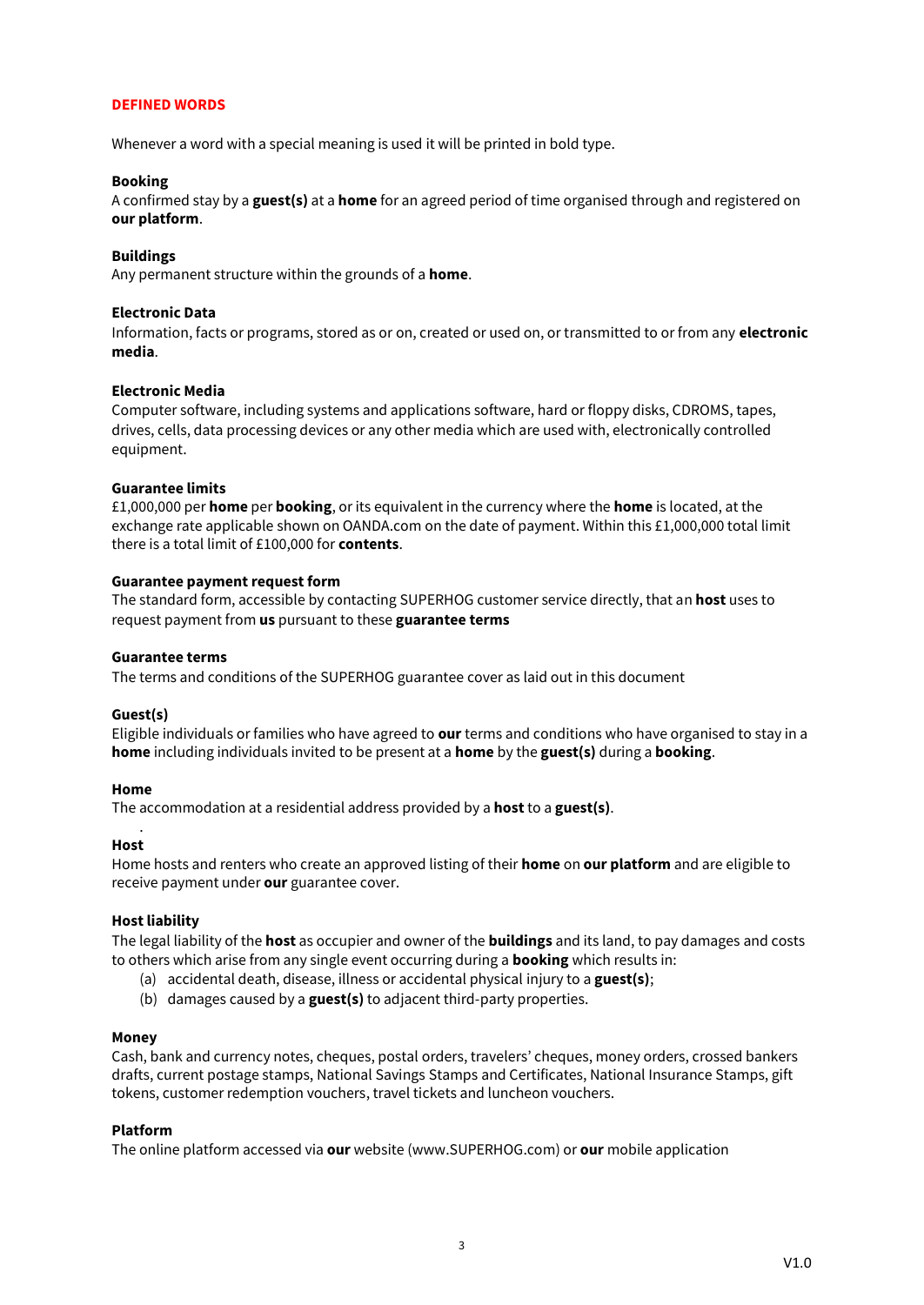# **Property verification**

The process whereby the **home** goes through the SUPERHOG verification process including confirming the properties address, ownership, suitability, owner declaration and connecting the property to its home-sharing listings.

# **Underlying insurance**

The annual insurance policy covering **buildings**, that the **host** has purchased which covers the **host's** property and public liability insurance.

**We/Us/Our** SUPERHOG Limited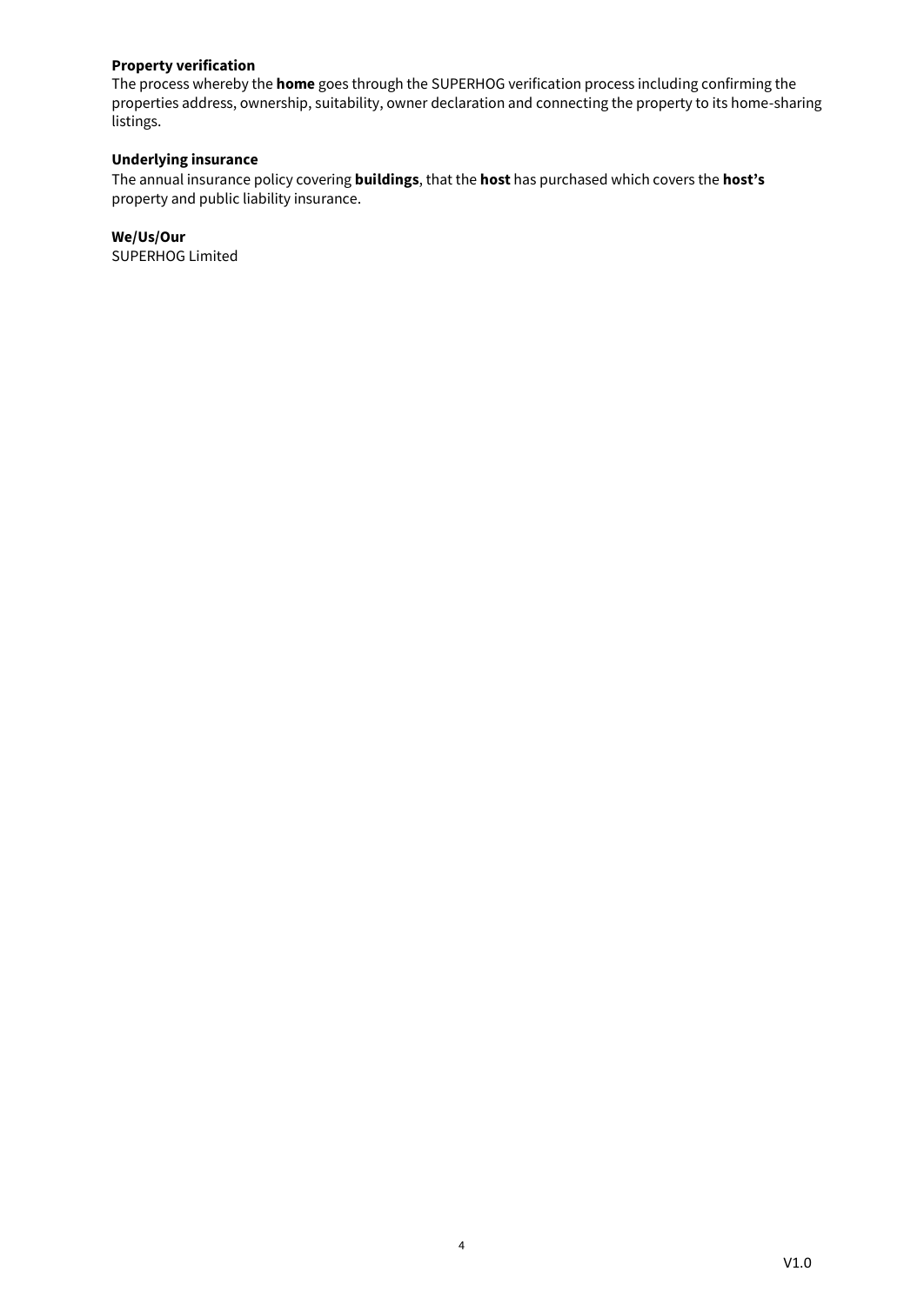### **WHAT IS NOT INCLUDED**

The guarantee will not reimburse **hosts** for any of the following:

- 1. for loss or damage if the **host** does not have **underlying insurance**;
- 2. for loss or damage which existed before the **home** was used for a **booking**;
- 3. for loss or damage from a **booking** not recorded on **our platform** prior to the booking
- 4. any losses caused by a **guest(s)** after the expiration of the **booking**;
- 5. losses or damages in excess of the **guarantee limit**;
- 6. losses or damage caused by or resulting from any of the following:
	- a. acts where the **guest(s)** does not admit liability unless the damage is **malicious damage** or **theft**;
	- b. natural events, including but not limited to, earthquakes and weather-related events such as hurricanes and tornadoes;
	- c. excessive use of electricity, gas, fuel, water or other utilities provided for the **home**;
	- d. interruption of business, loss of market and/or loss of use;
	- e. mysterious disappearance, loss, or any unexplained loss of **contents**;
	- f. animals, insects, vermin, including injuries to animals, veterinary care, boarding, medications, and all other services associated with animals;
	- g. identity theft or identity fraud;
	- h. actual or threatened malicious use of poisonous biological or chemical materials;
	- i. lack of electricity, fuel, water, gas, steam, refrigerant, sewerage, telephone or internet services due to external factors;
	- j. faulty workmanship, material, construction or design including the process of cleaning, dyeing, repair, alteration, renovation or restoration;
	- k. settling, cracking, shrinking, bulging, or expansion of foundations, floors, pavements, walls, ceilings or roofs;
	- l. corrosion, deterioration, depletion or rusting;
	- m. damp, condensation, fading, frost or anything which happens gradually;
	- n. fungus, mould, mildew, spores or other microorganisms of any type nature or description;
	- o. viruses and disease;
	- p. nuclear reaction or radiation or radioactive contamination;
	- q. any hostile act or act of war, terrorism, insurrection or rebellion;
	- r. corruption of, inability to access, or inability to manipulate, any and all **electronic data**;
- 7. Loss or damage, liability, cost or expense caused by or resulting from wear and tear.
- 8. Any claim or expense caused by or resulting from pollution or contamination.
- 9. Any loss, damage, liability, cost or expense caused by or resulting from rot.
- 10. Any direct or indirect loss or damage caused as a result of the **buildings** being used by the **host** for illegal activities.
- 11. **Host liability** for any of the following:
	- a. anything owned by or the legal responsibility of the **host**; or
	- b. injury, death, disease or illness to the **host** or family; or
	- c. liability arising from any employment, trade, profession or business of the **host** other than as occupier or **host** of the **home**; or
	- d. liability arising from the **host** passing on any disease or virus; or
	- e. liability arising from the ownership or use of any motor vehicle, whether licensed for road use or not; or
	- f. liability accepted by the **host** under any agreement, unless the liability would exist without the agreement;
	- g. liability covered by any other contract.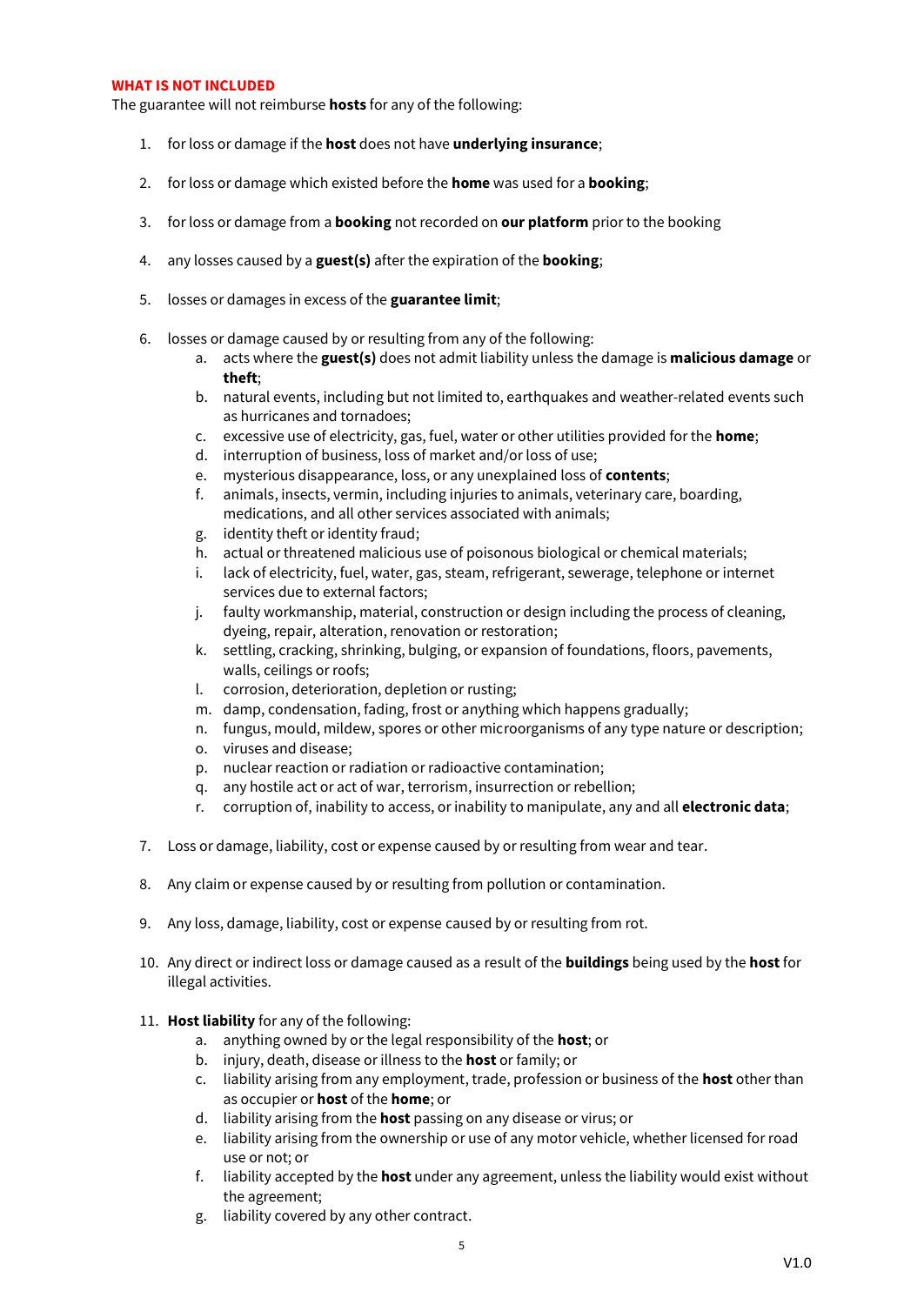- 12. If **hosts**, or anyone acting for **hosts** commits, or attempts to commit fraud, such as false or exaggerated **guest(s) damage**, **we** will reject the **guarantee payment request form** and any subsequent **guarantee payment request forms**. **We** will notify the **host** if **we** do this. Additionally:
	- a. if **we** have made any payments in respect of fraudulent activities **hosts** must repay that sum to **us**.
	- b. if there has been fraudulent activity to secure benefits under this **guarantee terms** this will result in no payment being made.
	- c. **we** may also notify the relevant authorities, so that they may consider criminal proceedings
- 13. **We** shall not provide any benefit or be liable to provide any benefit under this **guarantee terms** which:
	- a. would breach economic, financial or trade sanctions imposed under the law of the country in which this **guarantee terms** are issued or would otherwise provide benefit, or
	- b. would breach economic, financial or trade sanctions imposed by Canada, the European Union, United Kingdom or the United States of America.
	- c. all other terms provisions and conditions of this guarantee shall have full force and effect.

Any payment **we** make will take into account any recoveries that **hosts** have obtained from any third-party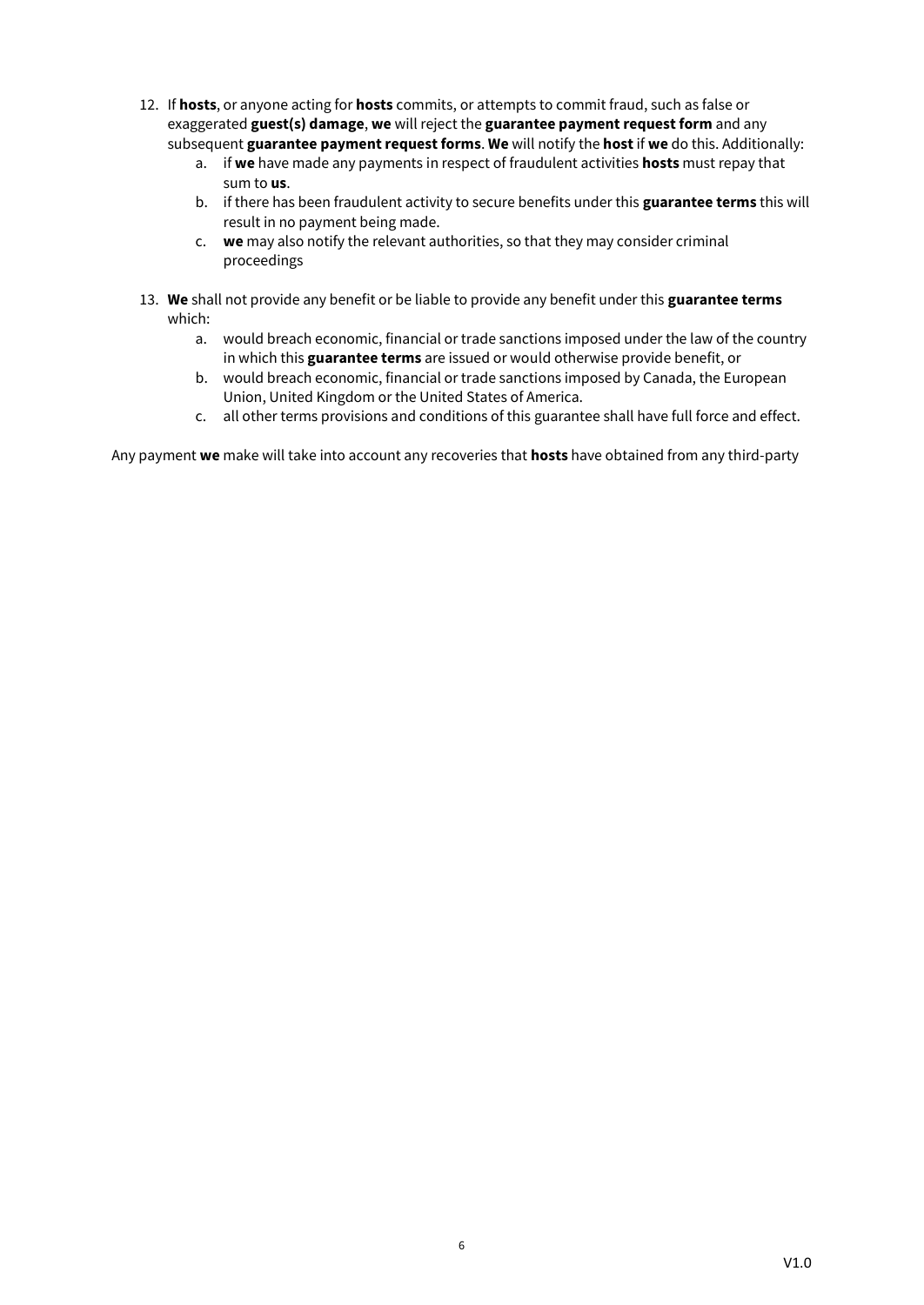# **HOW WE SETTLE – REMIMBURSING THE HOST**

In order to be eligible to obtain payment under these **guarantee terms**, the following conditions must be complied with. **Hosts** failure to fully comply may prevent any reimbursement for **guest damage** being paid. In all cases, the onus will be upon **hosts** to demonstrate that they have complied with the following conditions.

# 1. Notification

**Hosts** must notify SUPERHOG immediately following the notification of any potential liability.

# 2. Information requests

**Hosts** must provide SUPERHOG with all information it reasonably requests. **Hosts** must permit SUPERHOG or its designee(s) to make inspections of the **home** at all reasonable times. However, the right to make inspections, the making of inspections, and any analysis, advice, or inspection report will not constitute an undertaking by SUPERHOG to determine or warrant that the damaged **home** is safe. SUPERHOG will have no liability to **hosts** or any other person because of any inspection or failure to inspect.

# 3. Cooperation

**Hosts** must cooperate with SUPERHOG, including signing any documents, and timely responding to any reasonable requests for additional information or documentation that SUPERHOG or its designees may require or request to process the applicable **guarantee payment request form**.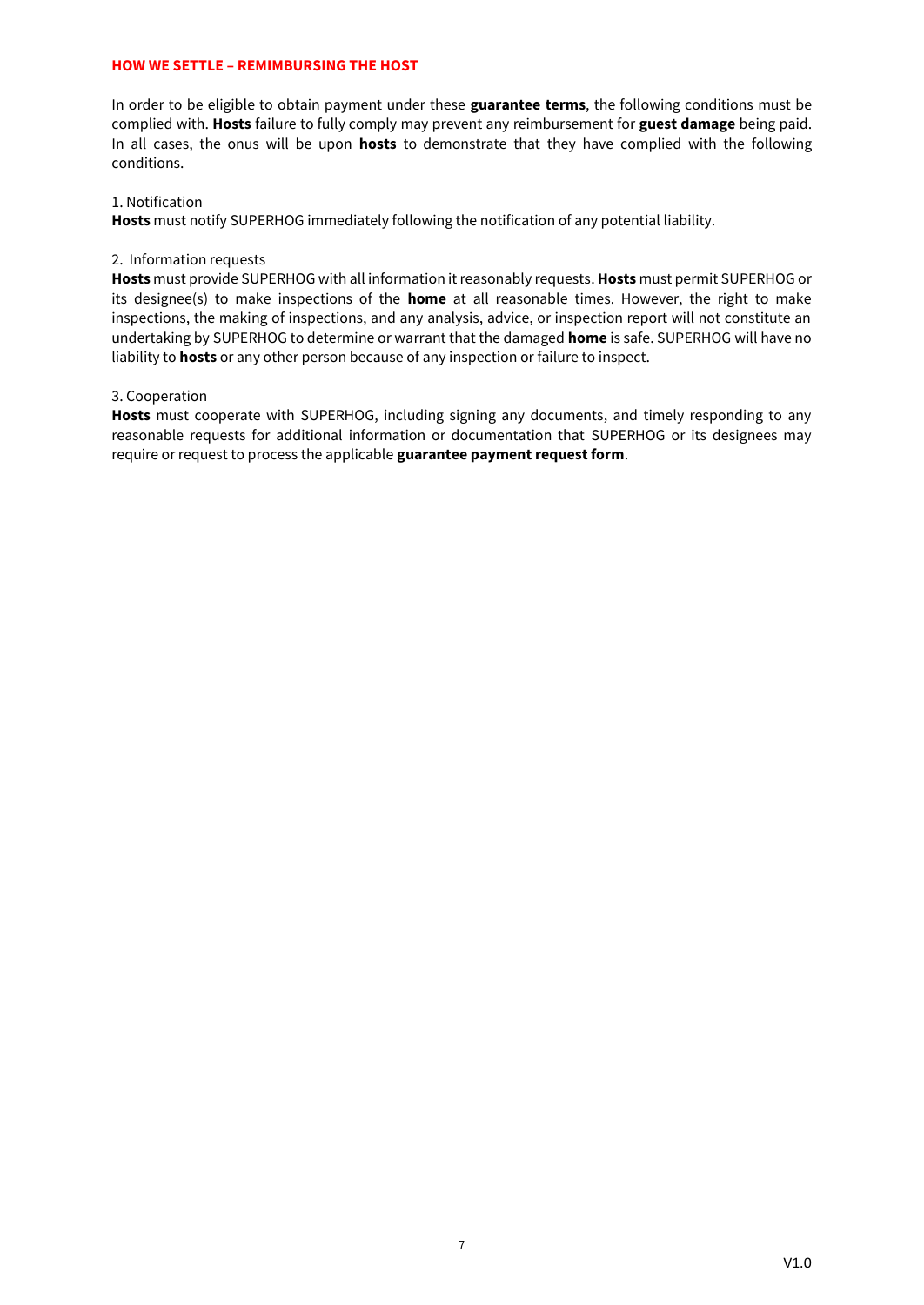# **CONDITIONS**

# Acknowledgments and agreements by **hosts**

# 1. Purpose of the guarantee

**Hosts** acknowledge and agree that:

- i. We provide **hosts** with the SUPERHOG Property Guarantee based on the verification work we have performed on each property. Our guest verification ensures without doubt that certain incidents will not be committed and hosts have taken all steps to make their properties safe.
- ii. These SUPERHOG **guarantee terms** are not intended to constitute an offer to insure, do not constitute insurance or an insurance contract, and do not take the place of insurance obtained or obtainable by you. Furthermore, these **guarantee terms** are not an insurance service agreement as defined in a standard ISO renter's or homeowner's insurance policy.
- iii. SUPERHOG reserve the right to independently investigate (or to have independently investigated) at our sole discretion and expense, the facts and circumstances of a payment request set forth in any **guarantee payment request form** that **hosts** file with SUPERHOG, notwithstanding delivery of all information and materials that are required.

# 2. **Hosts**/**Guest(s)** communications

**Hosts** acknowledge and agree that when requesting a payment under this guarantee cover, they give SUPERHOG consent to review all communications between **hosts** and **guest(s)**, on and off platform.

# 3. Offsetting

**Hosts** acknowledge and agree that SUPERHOG reserves the right, at any time, to offset or deduct from the amounts payable or paid by SUPERHOG to **hosts** under these **guarantee terms**, any amounts that it may have in its possession, or to subsequently collect, from any other person or entity who is obligated to compensate **hosts** for losses or damages.

# 4. Exoneration

**Hosts** acknowledge and agree that because these **guarantee terms** constitute a guarantee cover agreement, the theory of exoneration applies. Thus, if the loss in question or the risk associated with that loss changes materially, SUPERHOG will be entitled to exoneration with respect to any potential guaranty obligation under these **guarantee terms**.

# 5. Changes to SUPERHOG **guarantee terms**

**Hosts** acknowledge and agree that to the extent permissible by applicable law in **your** jurisdiction, SUPERHOG reserve the right to modify or terminate these **guarantee terms**, at any time, at our sole discretion.

If **we** terminate these **guarantee terms**, **we** will provide **host and guest(s)** with notice by email at least thirty (30) days before such termination and **we** will continue to process all **guarantee payment request form** that **you** filed prior to the effective date of termination, but **your** right to file any new **guarantee payment request form** after the effective date of termination will immediately end.

If we modify these **guarantee terms**, **we** will post the modification on SUPERHOG website. **We** will continue to process all **guarantee payment request form** that **you** filed prior to the effective date of the modification.

In addition to and without limiting **our** rights set forth above in the immediately preceding paragraph, **we** reserve the right to modify or terminate these SUPERHOG **guarantee terms** generally or in any jurisdiction, at any time, in its sole discretion, if:

- (i) these SUPERHOG **guarantee terms** are construed to be an offer to insure or constitute insurance or an insurance contract or insurance service agreement by any governmental or regulatory authority in any jurisdiction;
- (ii) We are required to obtain a license or permit of any kind to continue to provide these SUPERHOG **guarantee terms** in any jurisdiction; or
- (iii) We determine or a court or arbitrator holds that the provisions of these SUPERHOG **guarantee terms** violate applicable law.